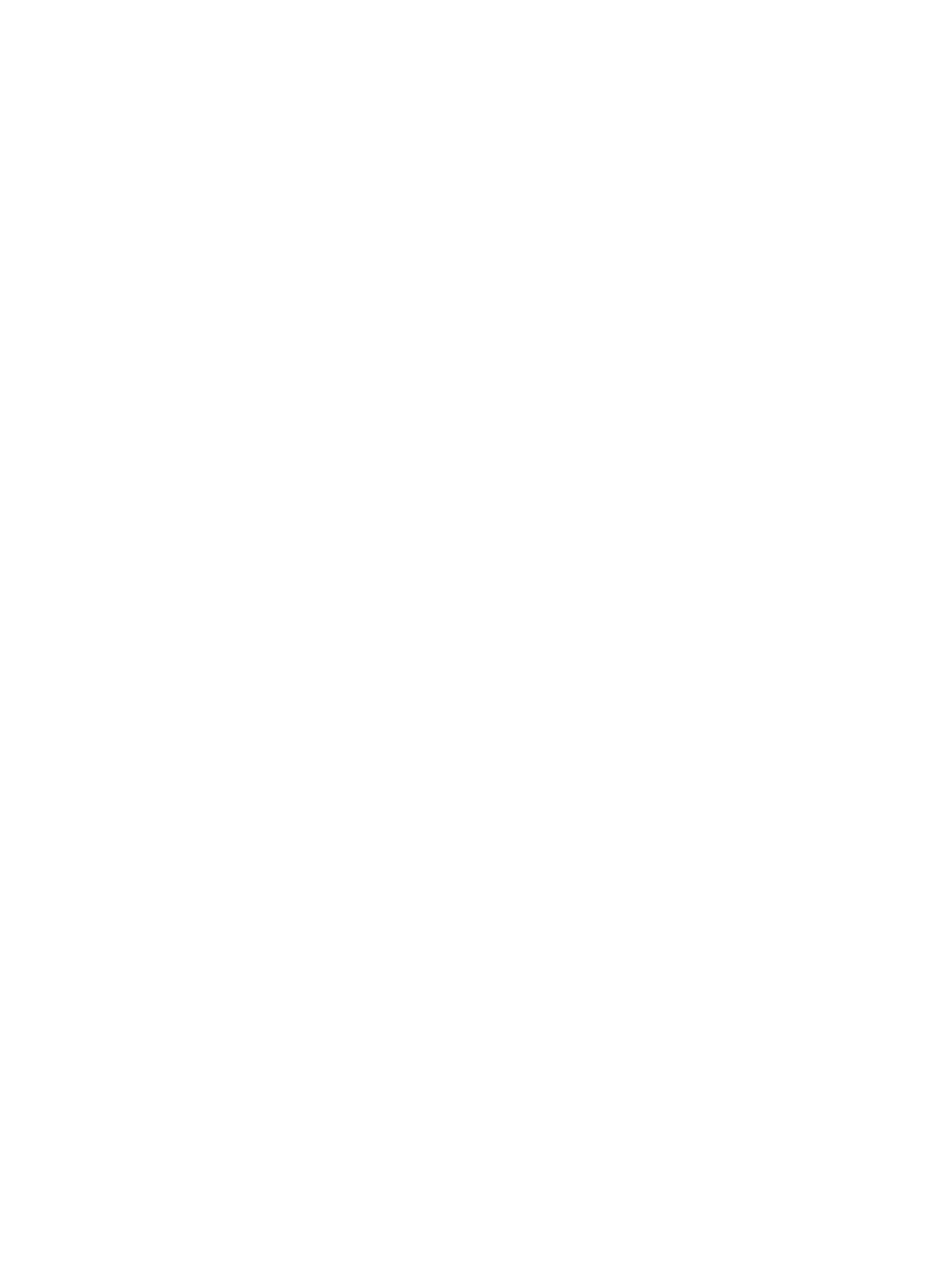# **COOKER HOOD INSTRUCTION MANUAL AND**

# **INSTALLATION GUIDE**

Please read this quide before installing and using the hood

## **MODEL DESCRIPTION** CK53UCF UNDERCUPBOARD RANGEHOOD CK75UCF UNDERCUPBOARD RANGEHOOD

# **WEMILIA WGLEM**

Emilia Glem Appliances Unit 26 10 Straits Avenue South Granville NSW 2142 PO BOX 63 Blaxcell PO South Granville NSW 2142 Tel 02 9721 2755 Fax 02 9721 2766 www.glemgas.com.au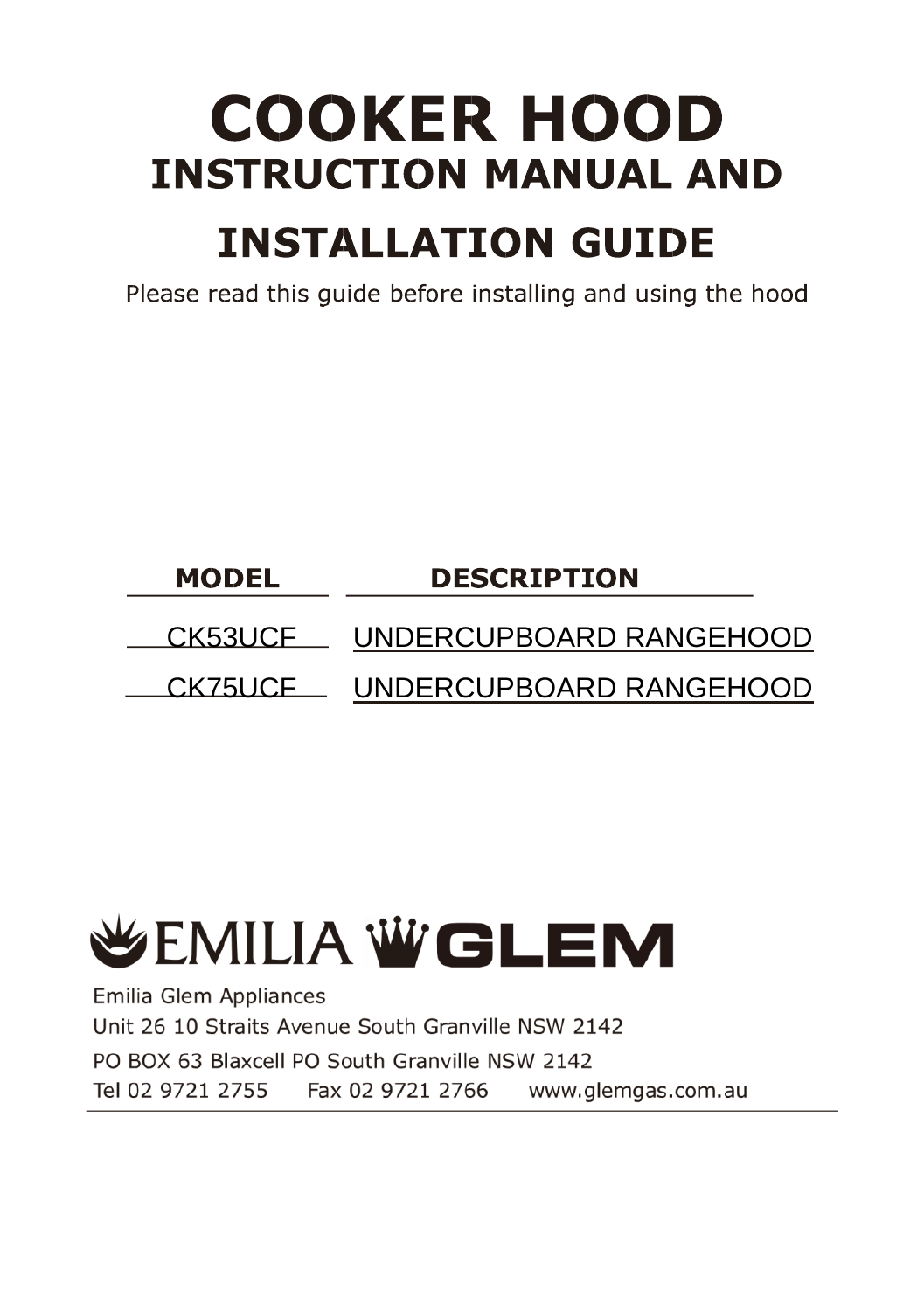Dear Customer,

If you follow the recommendations contained in this Instruction Manual, our appliance will give you constant high performance and will remain efficient for many years to come.

# **CONTENTS**

### **RECOMMENDATIONS AND SUGGESTIONS CHARACTERISTICS INSTALLATION & USE MAINTENANCE TROUBLE SHOOTING**

#### **Product Specification & Technical Parameters**

| Model                      | CK53UCF/CK75UCF       |
|----------------------------|-----------------------|
| Rated Voltage              | 230V                  |
| Rated Power Frequency      | 50Hz                  |
| Light Power                | 2x2W (LED)            |
| Motor Power                | 230W                  |
| <b>Total Power</b>         | 234W                  |
| Motor                      | 1                     |
| Diameter of Outlet Adapter | 150mm                 |
| Dimension (mm)             | W520/750 x D315x H250 |

### **RECOMMENDATIONS AND SUGGESTIONS**

#### **INSTALLATION**

The manufacturer will not be held liable for any damages resulting from incorrect or improper installation.

\* Please read this instruction manual before installing and using this rangehood. Please keep this instruction manual in a safe place for future reference.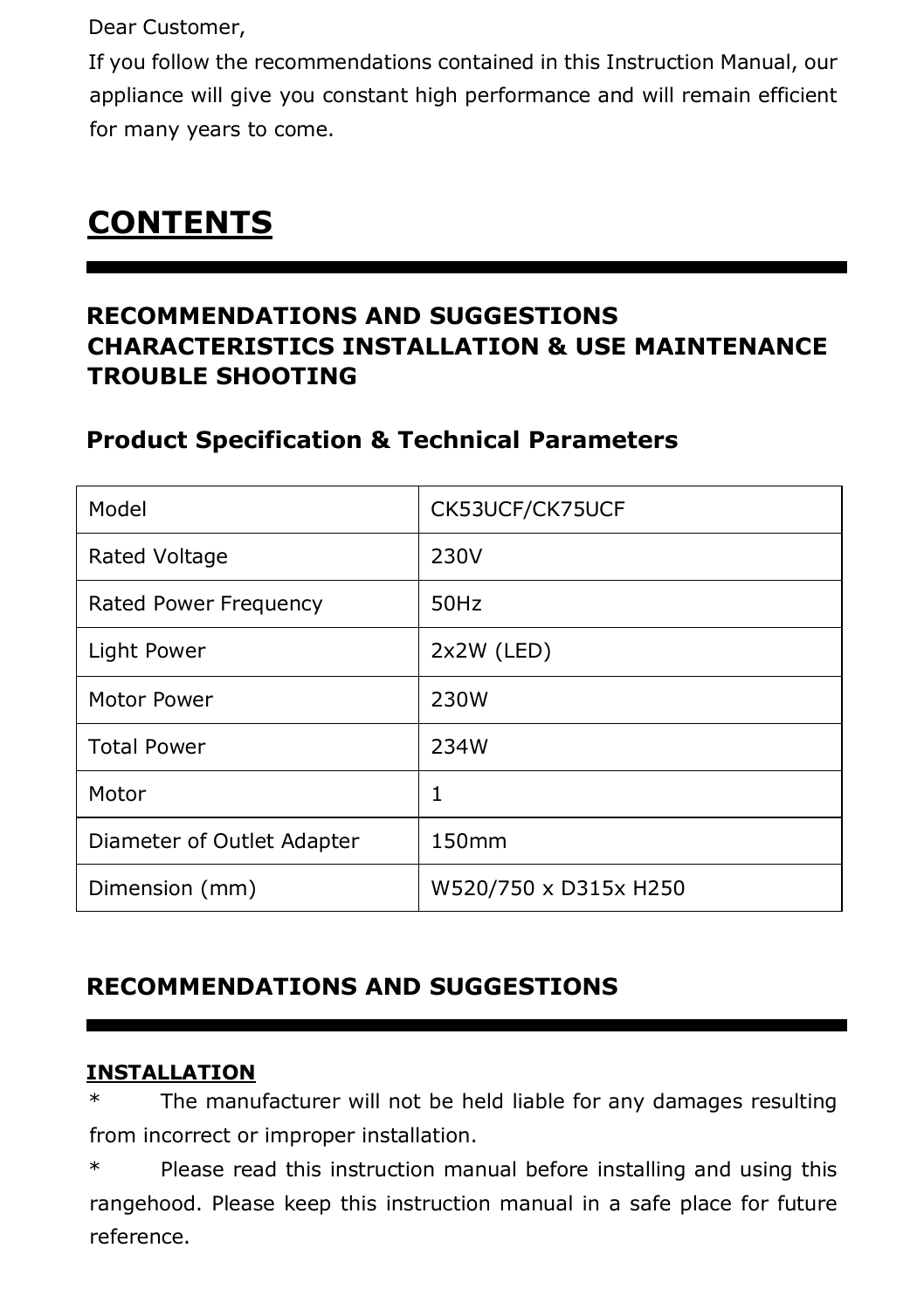\* Only a qualified and trained service technician can undertake the work of installation and servicing.

\* Check that the main voltage corresponds to the one indicated on the rating plate fixed inside the hood.

\* Do not connect the hood to exhaust ducts carrying combustion fumes (boilers, fireplaces, etc.)

\* If the hood is used in conjunction with non-electrical appliances (e. g. gas burning appliances), a sufficient degree of ventilation must be guaranteed in the room in order to prevent the backflow of exhaust gas. The kitchen must have an opening directly with the open air in order to guarantee the entry of clean air.

\* The minimum distance is 750mm from the cooker hood to a gas hob, and is 650mm to an electric hob. If the installation instructions for gas hobs specify a greater distance, this must be taken into account.

**NOTICE:** Two or more people are required to install or move this appliance. Failure to do so can cause physical injuries.

#### **USE**

\* The rangehood has been designed only for domestic use to eliminate kitchen fumes.

\* Never use the hood for purposes other than what it has been designed for. \* Never leave high naked flames under the hood when it is in operation. \* Adjust the flame intensity to direct it onto the bottom of the pan only; making sure that it does not engulf the pan sides.

\* Deep fryer fat must be continuously monitored during use: overheated oil can burst into flame.

\* The hood should not be used by children or person not instructed in its correct use.

#### **MAINTENANCE**

- \* Proper maintenance of the rangehood will assure proper performance of the unit.
- \* Disconnect the hood from the main supply before carrying out any maintenance work.
- \* Clean and/or replace aluminum grease filters and activated charcoal filters after specified period of time.
- \* Clean the hood using a damp cloth and a neutral liquid detergent.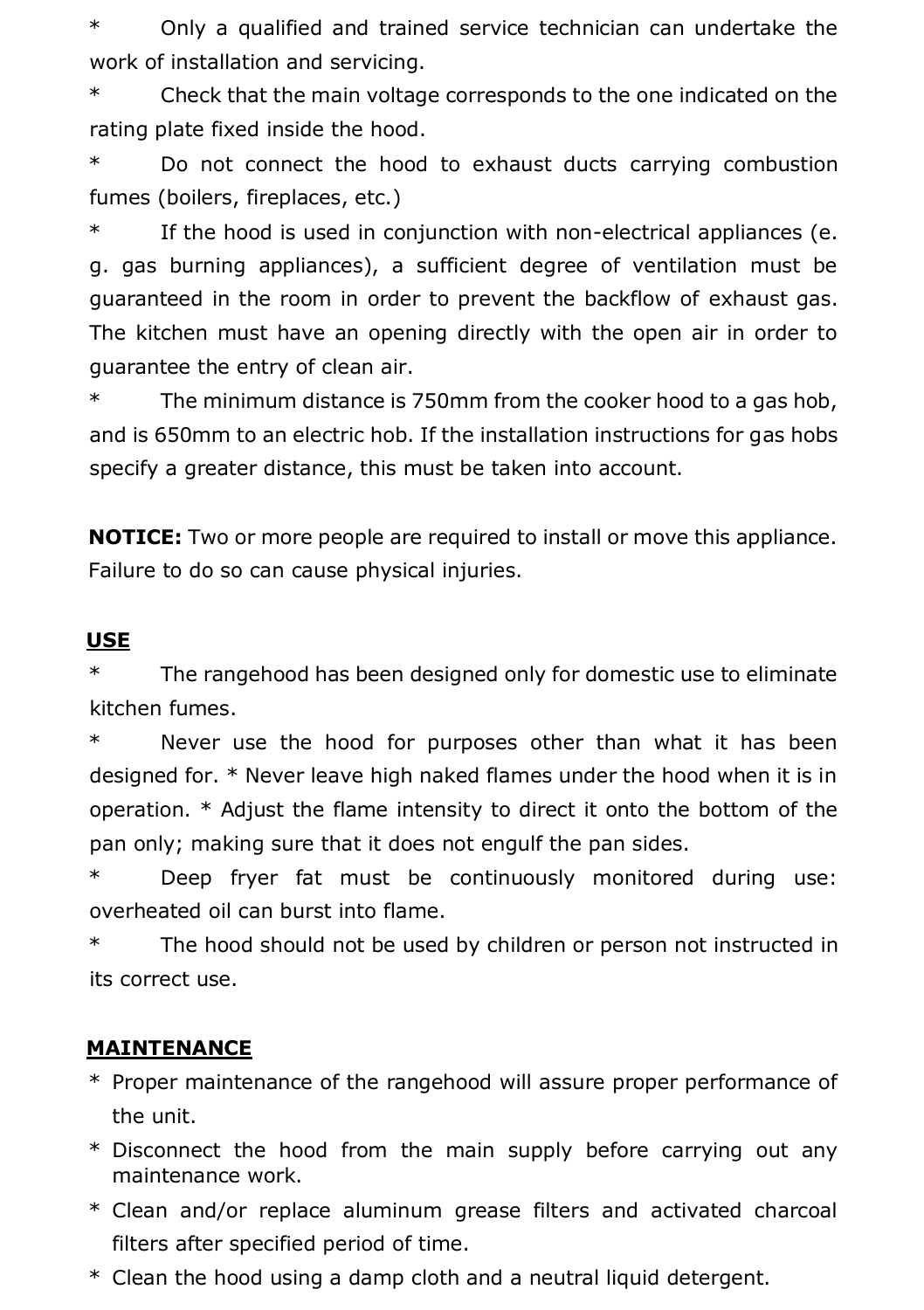\* DISPOSAL: Do not dispose this product as unsorted municipal waste. Collection of such waste separately for special treatment is necessary.

#### **WARNING!!**

In certain circumstances electrical appliances may be a danger hazard.

- \* Do not check the status of the filters while the rangehood is operating.
- \* Do not touch the light bulbs after appliance use.
- \* Do not disconnect the appliance with wet hands.
- \* Avoid free flame, as it is damaging for the filters and a fire hazard.
- \* Constantly check food frying. Overheated oil may become a fire hazard. \* Disconnect the electrical plug prior to any maintenance.
- \* Children don't recognize the risks of electrical appliances. Therefore use or keep the appliance only under supervision of adults and out of the reach from children.
- \* Don't use this product outdoors.
- \* This appliance is not intended for use by persons (including children) with reduced physical, sensory or mental capabilities, or lack of experience and knowledge, unless they have been given supervision or instruction, concerning use of the appliance by a person responsible for their safety. Children should be supervised to ensure that they do not play with the appliance.
- \* There should be adequate ventilation of the room where the range hood is used at the same time as appliances burning gas or other fuels. \* There is a fire risk if cleaning is not carried out in accordance with instructions.
- \* Do not flambé under the rangehood.
- \* The exhaust air must not be discharged into a flue which is used for exhausting fumes from appliances burning gas or other fuels.

## **CHARACTERISTICS**

#### **DIMENSIONS**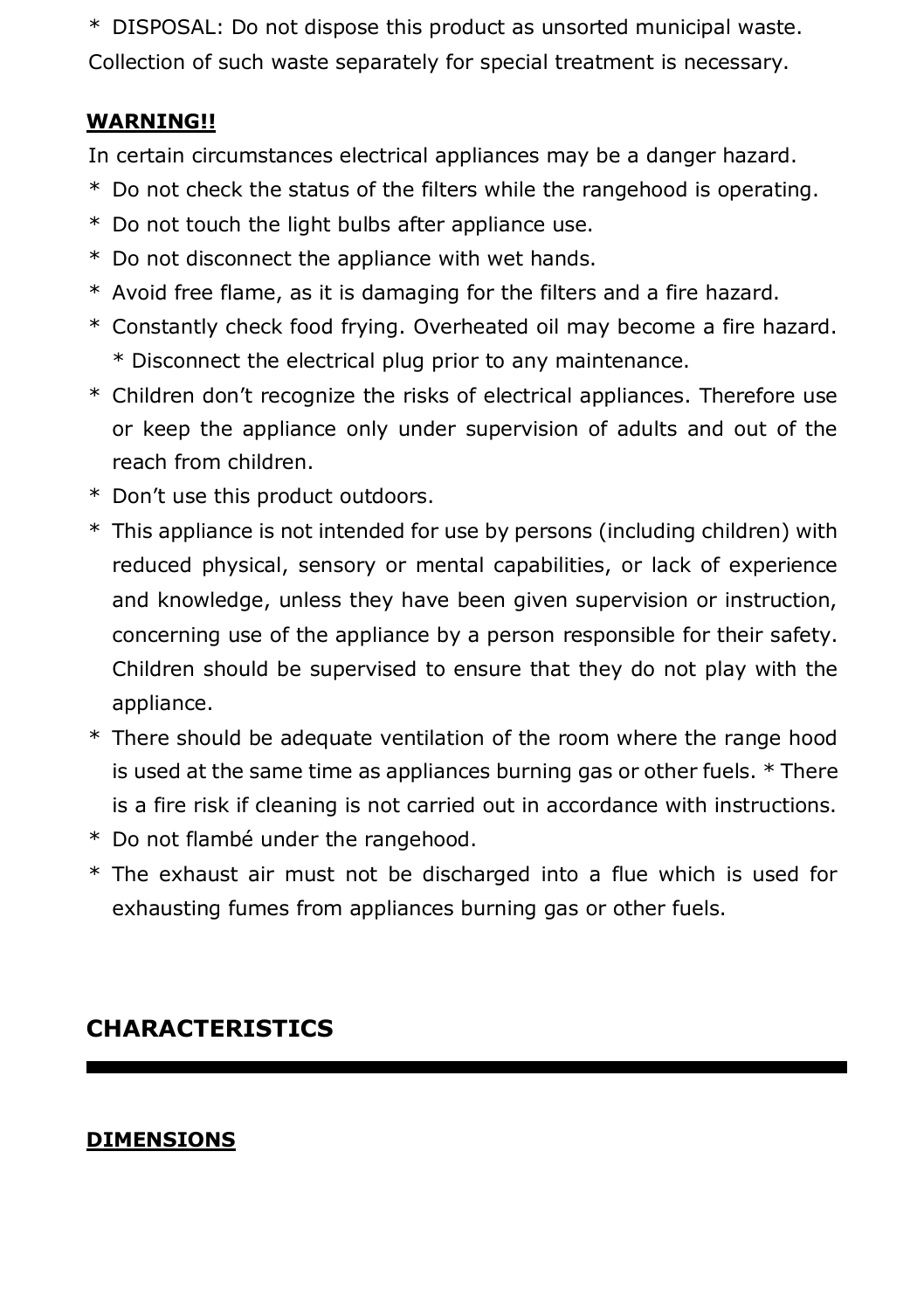

#### **INSTALLATION & USE**

Note 1 : On stainless steel hoods, carefully remove the plastic protective film from all exterior surfaces of the hood prior to final installation.

Note 2: At least two people will be required to mount the hood.

#### **DESCRIPTION / CONNECTIONS**

The hood is only installed in the Ducting version. The hood draws cooking fumes saturated with fumes and odour through the grease filters and expels it to the outside through an outlet pipe.



- 1. Decide where the ductwork will run between the hood and the outside.
- 2. A straight, short duct run will allow the hood to perform most efficiently.

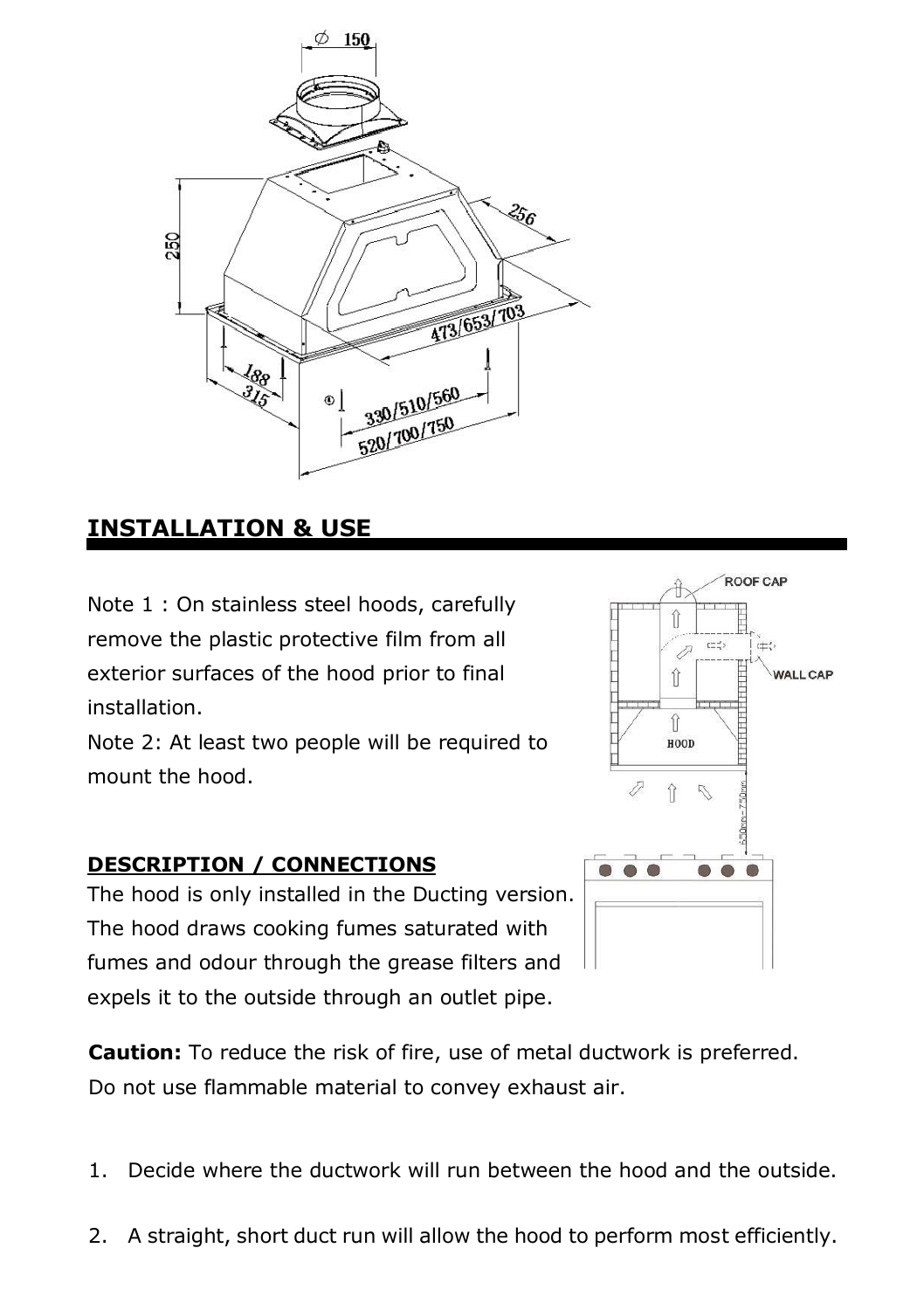- 3. Long duct runs, elbows, and transitions will reduce the performance of the hood. Use as few of them as possible. Larger ducting may be required for best performance with longer duct runs.
- 4. It is recommended that φ150mm round duct is to be used, however a reducer from φ150mm to φ120mm can be ordered supplied should φ120mm be required.
- 5. The air must not be discharged into a flue that is used for exhausting fumes from appliances burning gas or other fuels. Regulations concerning the discharge of air have to be followed. Check with the local authority and building code for exhaust ducting requirements.
- 6. Install a roof/wall cap. Connect round ductwork to cap and work back towards hood location.

#### **Electrical Connection**

\* Electrical wiring must be done by a qualified person(s) in accordance with all applicable codes and standards. **Turn off electrical power at service entrance before wiring**.

\* If the supply cord is damaged, it must be replaced by the manufacturer, its service agent or similarly qualified persons in order to avoid a hazard. \* Do not use the plug and an extension cord other than the ones initially supplied with the hood.

#### **INSTALLATION**

Before beginning installation, to better handle the hood, we advise removing the face plate.

- 1. Attach the air outlet adapter over the hood. Tighten it with 4 screws.
- 2. The range hood is designed to operated with φ150mm exhaust Ducting**.**

#### **DUCTING VERSION INSTALLATION:**

Before fixing, the outlet exhaust duct for air evacuation to the outside must be installed. Use an outlet exhaust duct with: - minimum indispensable length; -Minimum possible bends (maximum angle of bend: 90°); -certified material (according to local, building and fire regulations); and as smooth as possible inside. It

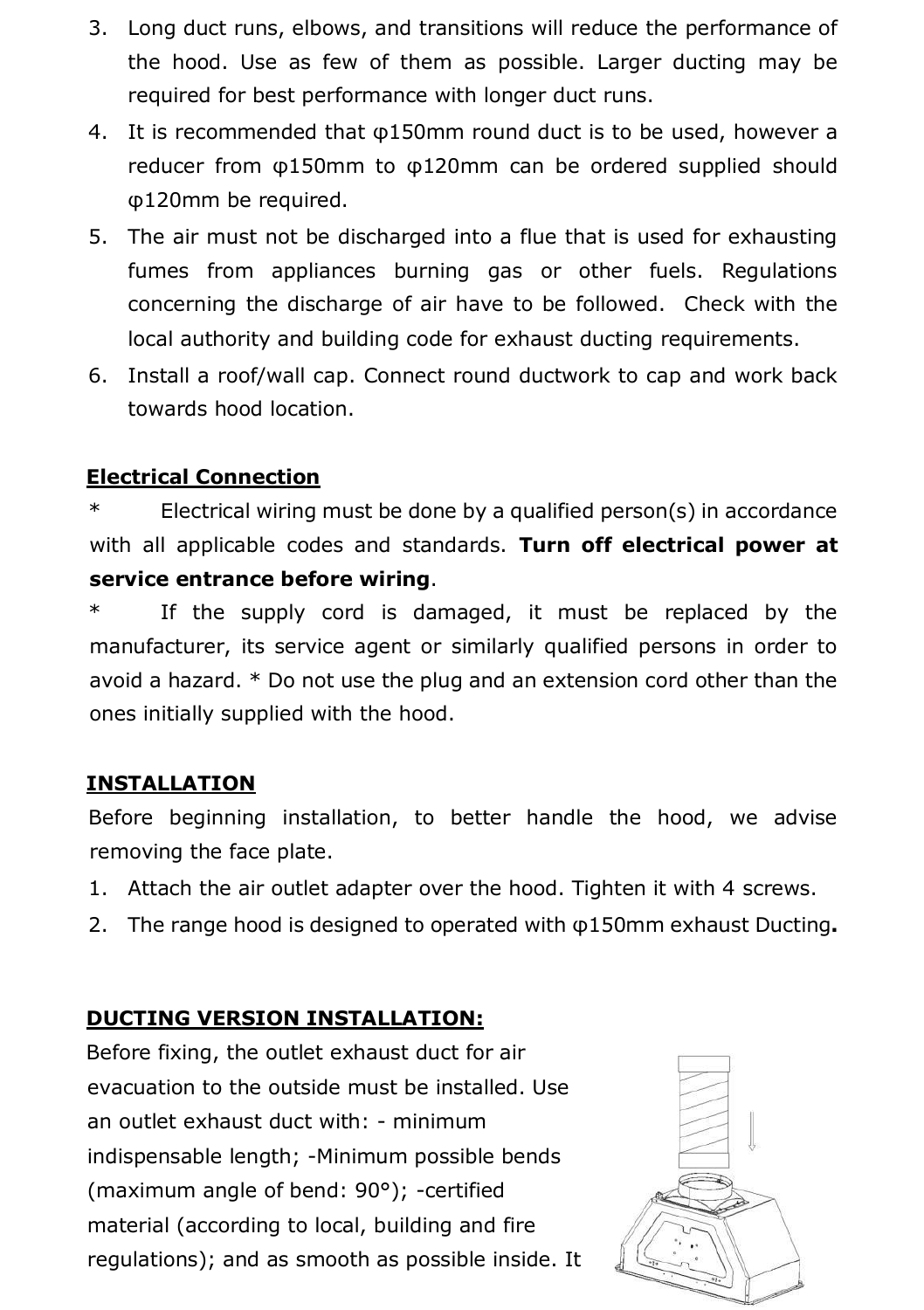is also advisable to avoid any drastic changes in duct cross-section

(recommended diameter: 150mm).

#### **Fitting under wall unit**

- 1. Before fixing the hood to the unit, drill a hole of 165mm diameter for φ150mm exhaust Ducting or 135mm for φ120mm exhaust Ducting in the wall unit.
- 2. In any case, check the position of the power outlet and consider where the power cable will run, since a hole might have to be made in the wall unit to accommodate it.
- 3. Unscrew the 2 visible screws located on hood of both the side-ends and remove the face plate. The 8 mounting holes around the unit are then accessible.
- 4. Lift the rangehood and fit through the opening of the cabinet. Secure unit by using 8 long mounting screws. Fit the face plate on the hood by screwing 2 screws.
- 5. Make the electrical connection.



#### **Installation is now complete.**

#### **Notice:**

-Exhaust air must not be discharged into a flue which is used for exhausting fumes from appliance burning gas or other fuels.

-If the instructions for installation for the gas hob specify a greater distance than 750mm, this has to be taken into account.

-The regulations concerning the discharge of exhaust air have to be followed. Check with the local authority for building codes for exhaust ducting requirements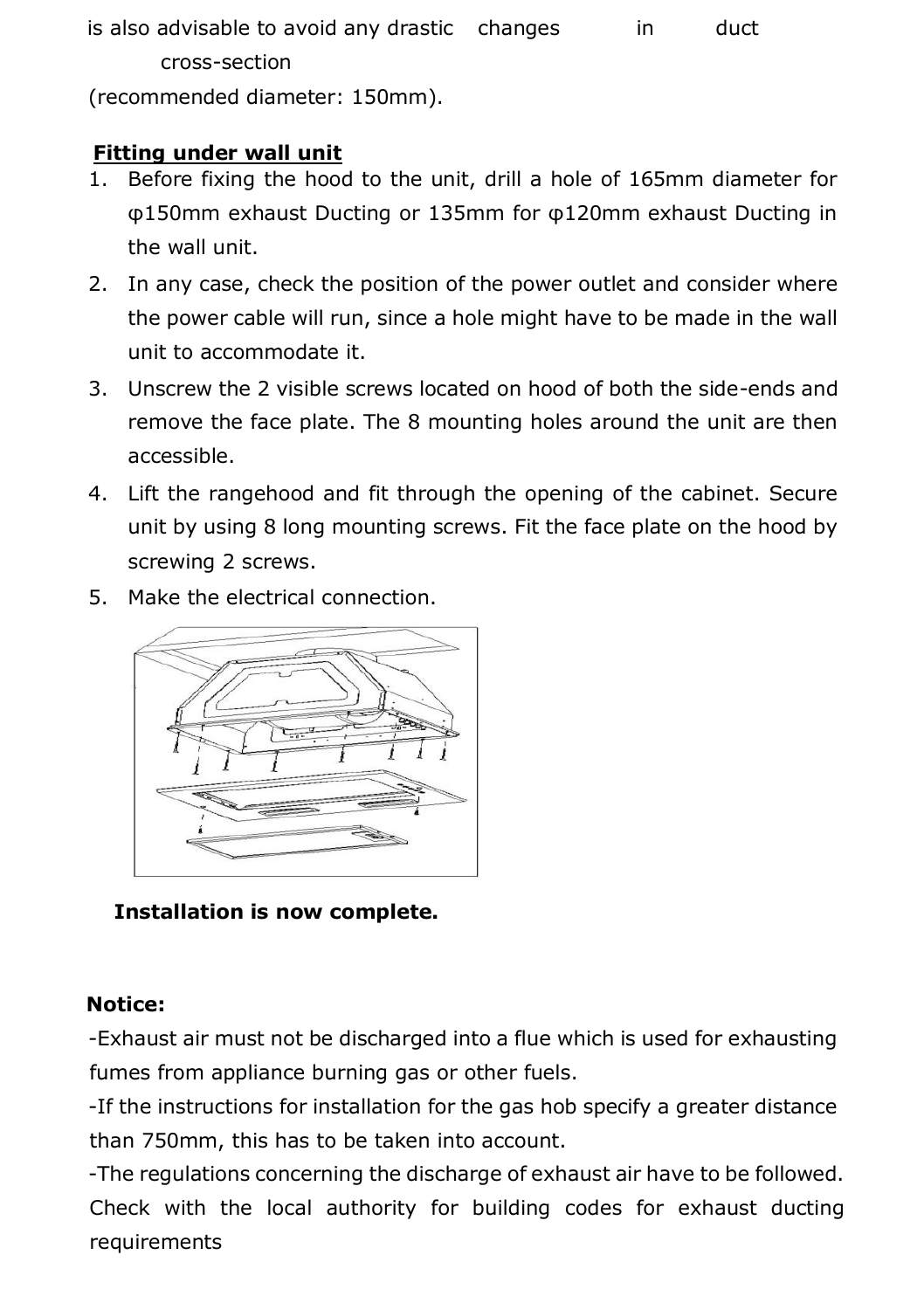#### **OPERATION**

This hood may be operated using the push button on the face plate.

The light switch turns the lamps on and off.

The fan switch turns the fan on to three speed settings:

- $0 -$  OFF
- 1 LOW SPEED
- 2 MEDIUM SPEED
- 3 HIGH SPEED

#### $\bigcirc$  $\Omega$ ∩  $\frac{1}{2}$  $\overline{f}$ 学 LIGH<sup>T</sup>  $rac{8}{10}$ OFF HIGI LOV

### **MAINTENANCE**

#### **GREASE FILTER**

- \* The grease filters should be cleaned frequently (every two months of operation, or more frequently for heavy use). Use a warm detergent solution.
- \* Grease filters are washable.
- 1. push in on the metal latch tab. This will disengage the filter from the hood. Tilt the filter downward and remove.
- 2. Wash the filters, taking care not to bend them. Allow them to be dry before refitting.
- 3. To install the grease filter, align rear filter tabs with slots in the hood. Push in the metal latch tab, push filter into position and release. Make sure the filter is securely engaged after assembly.



## **CHARCOAL FILTER(optional)**

This filter is not washable, cannot be regenerated, and should be replaced approximately every 3 months of operation, or more frequently in the case of heavy usage.

- 1. To install the charcoal filter, lock it until the stop click is heard.
- 2. Install the face plate after charcoal filter is installed.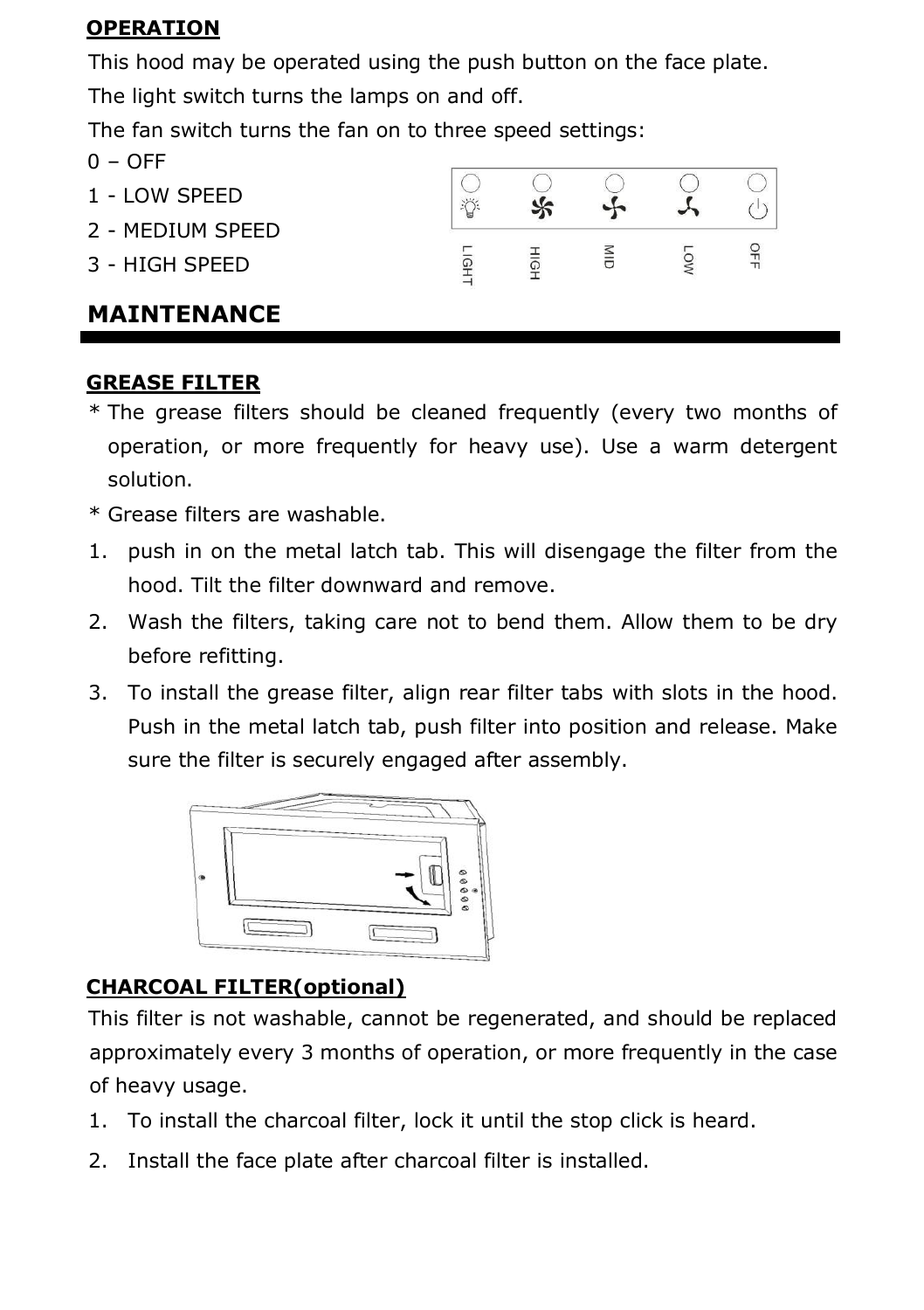3. To remove the charcoal filters, remove the charcoal filter by turning anti-clockwise.

#### **LAMPS**

This rangehood may require two LED lamps (AC 230V, 2W Max)

**WARNING:** Always switch off the electrical

supply before carrying out any operation on the appliance.

To change lights:

- 1. Push the LED lights from inside to outside. The lights will come out.
- 2. Undo the light wire terminal, and replace with LED lights of same kind.



#### **CAUTION:**

1. THE SURFACE, THE LIGHT COVER MAY BE HOT. TAKE CARE WHEN

REPLACING LED LAMPS.

2. THE LED LAMPS MAY BE HOT. TAKE CARE WHEN REPLACING LED LAMPS.

**We recommend only using lamps of the same specification as the ones being replaced.** 

#### **HOOD CLEANING**

Stainless steel is one of the easiest materials to keep clean. Occasional care will help preserve its fine appearance. Cleaning tips:

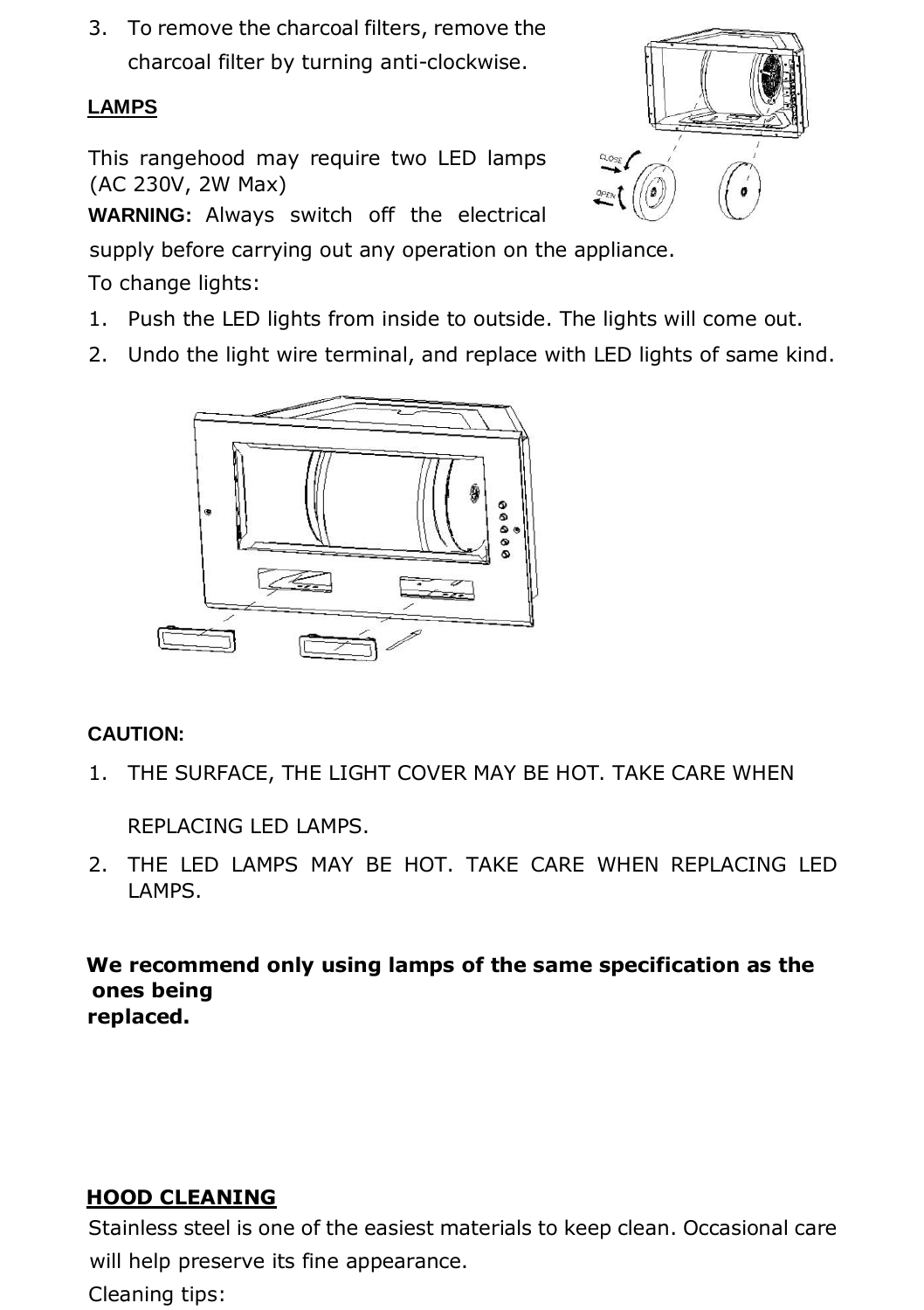- \* Hot water with soap or detergent is all that is usually needed.
- \* Follow all cleaning by rinsing with clear water. Wipe dry with a clean, soft cloth to avoid water marks.
- \* For discolorations or deposits that persist, use a non-scratching household cleanser or stainless steel polishing powder with a little water and a soft cloth.
- \* For stubborn cases use a plastic scouring pad or soft bristle brush together

with cleanser and water. Rub lightly in direction of polishing lines or " grain" of the stainless finish. Avoid using too much pressure that may damage the surface.

- \* Do not allow deposits to remain for long periods of time.
- \* Do not use ordinary steel wool or steel brushes. Small bits of steel may adhere to the surface causing rust.
- \* Do not allow salt solutions, disinfectants, bleaches, or cleaning compounds to remain in contact with stainless steel for extended periods. Many of these compounds contain chemicals that may be harmful. Rinse with water after exposure and wipe dry with a clean cloth.
- \* Painted surfaces should be cleaned with warm water and mild detergent only.

### **TROUBLE SHOOTING**

The rangehood may not work or work improperly. Before calling after-sales service, switch off the appliance, unplug the power supply and refer to this guide to determine the problem.

If malfunction persist, contact our After Sales Service and specify the nature of the problem, appliance model no and serial number (on the rating plate inside the hood)

| <b>Solutions</b><br><b>Status</b><br>Reasons |  |
|----------------------------------------------|--|
|----------------------------------------------|--|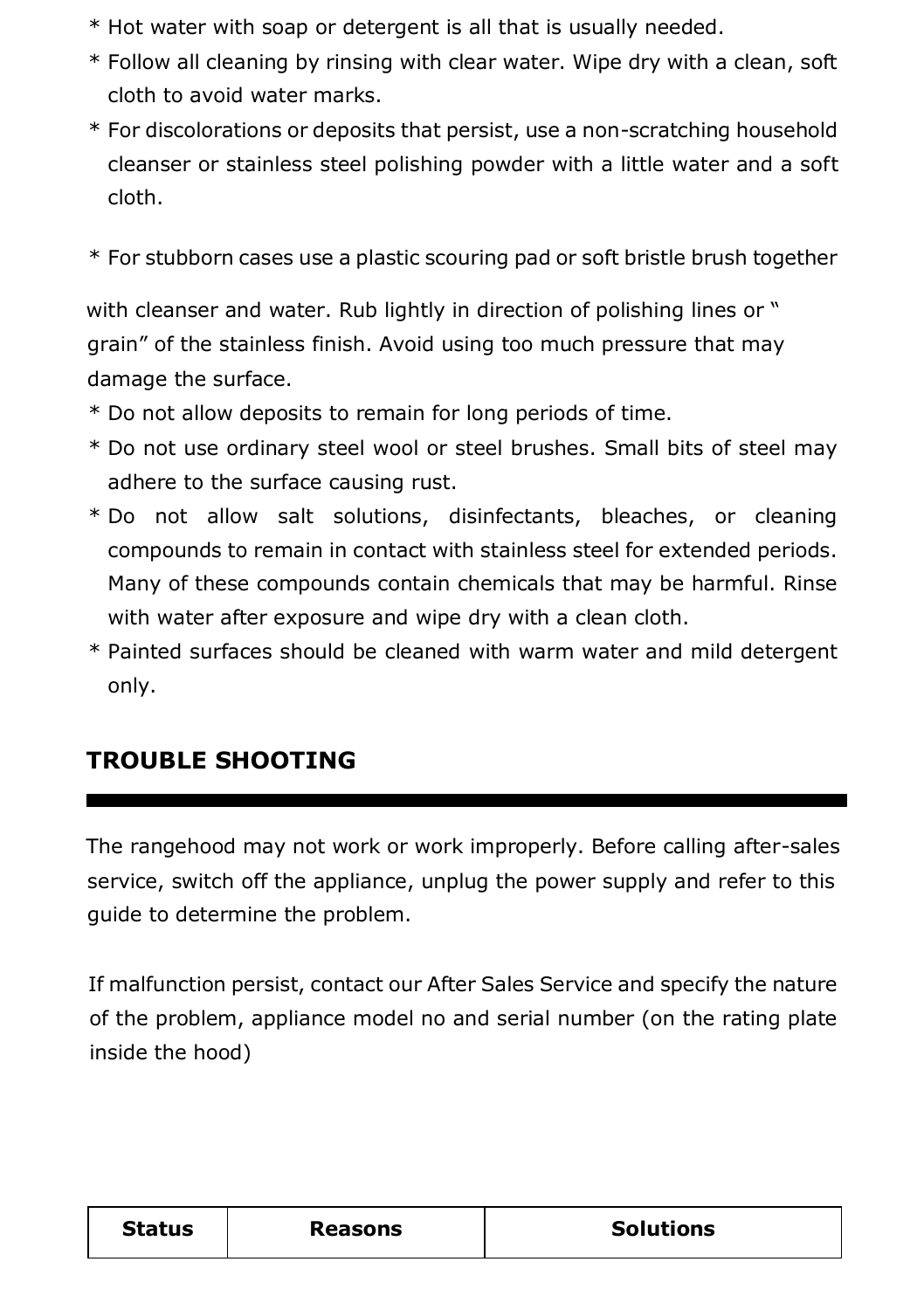| No<br>response of<br>the<br>lamps<br>the<br>and                                | The plug is off from<br>1.<br>the power socket.<br>2.<br>The power cord is<br>damaged.<br>The fuse on the PCB<br>board is damaged.<br>The switch is damaged.                                                            | Ensure that the plug is put<br>1.<br>the<br>socket<br>into<br>power<br>properly.<br>Replace the power cord if the<br>2.<br>power cord is damaged.<br>Replace the fuse on the PCB<br>board.<br>Repair or replace the switch. |
|--------------------------------------------------------------------------------|-------------------------------------------------------------------------------------------------------------------------------------------------------------------------------------------------------------------------|-----------------------------------------------------------------------------------------------------------------------------------------------------------------------------------------------------------------------------|
| motor                                                                          |                                                                                                                                                                                                                         |                                                                                                                                                                                                                             |
| The lamp<br>doesn't<br>work                                                    | The lamp is damaged.                                                                                                                                                                                                    | Replace the damaged lamp.                                                                                                                                                                                                   |
| hood<br>The .<br>body gives<br>out strong<br>vibrations<br>and a loud<br>noise | The hood has not<br>1.<br>installed<br>been<br>properly according<br>to the installation<br>process described<br>in the<br>instruction<br>manual.<br>Check if the joint<br>2.<br>connection of each<br>part is damaged. | hood<br>Ensure<br>the<br>has<br>been<br>installed properly according to<br>the instruction manual.                                                                                                                          |
|                                                                                | Check if the distance<br>between the hood and<br>the cooker top is too<br>big.                                                                                                                                          | The ideal distance is 65-75cm.                                                                                                                                                                                              |
|                                                                                | Ensure there is<br>adequate ventilation.                                                                                                                                                                                | Open the door and windows<br>properly. Improve the<br>environment.                                                                                                                                                          |
| The air<br>exhaust<br>performanc<br>e is bad                                   | The duct is damaged.<br>Grease Filters or<br>charcoal filter clogged<br>Exhaust<br>air<br>outlet<br>clogged                                                                                                             | Repair or replace the damaged<br>duct.<br>Replace or clean the filters<br>Clear the air exhaust outlet                                                                                                                      |